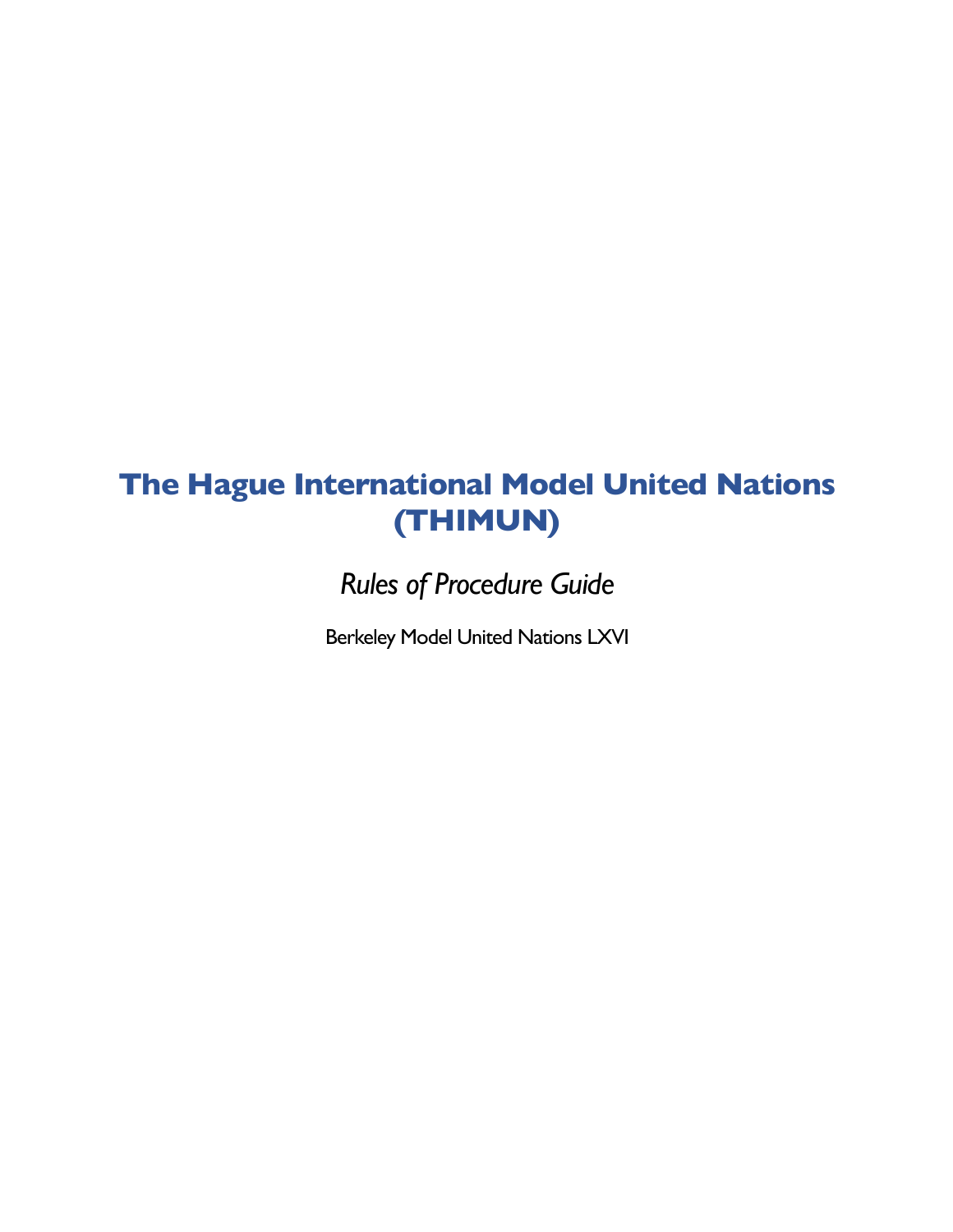## **Table of Contents**

| $\overline{3}$ |
|----------------|
| $\overline{4}$ |
| $\overline{4}$ |
| $\overline{4}$ |
| 4              |
| 5              |
| 8              |
| II             |
| 14             |
| 18             |
| 18             |
| 20             |
| 20             |
| 20             |
| 21             |
| 21             |
| 22             |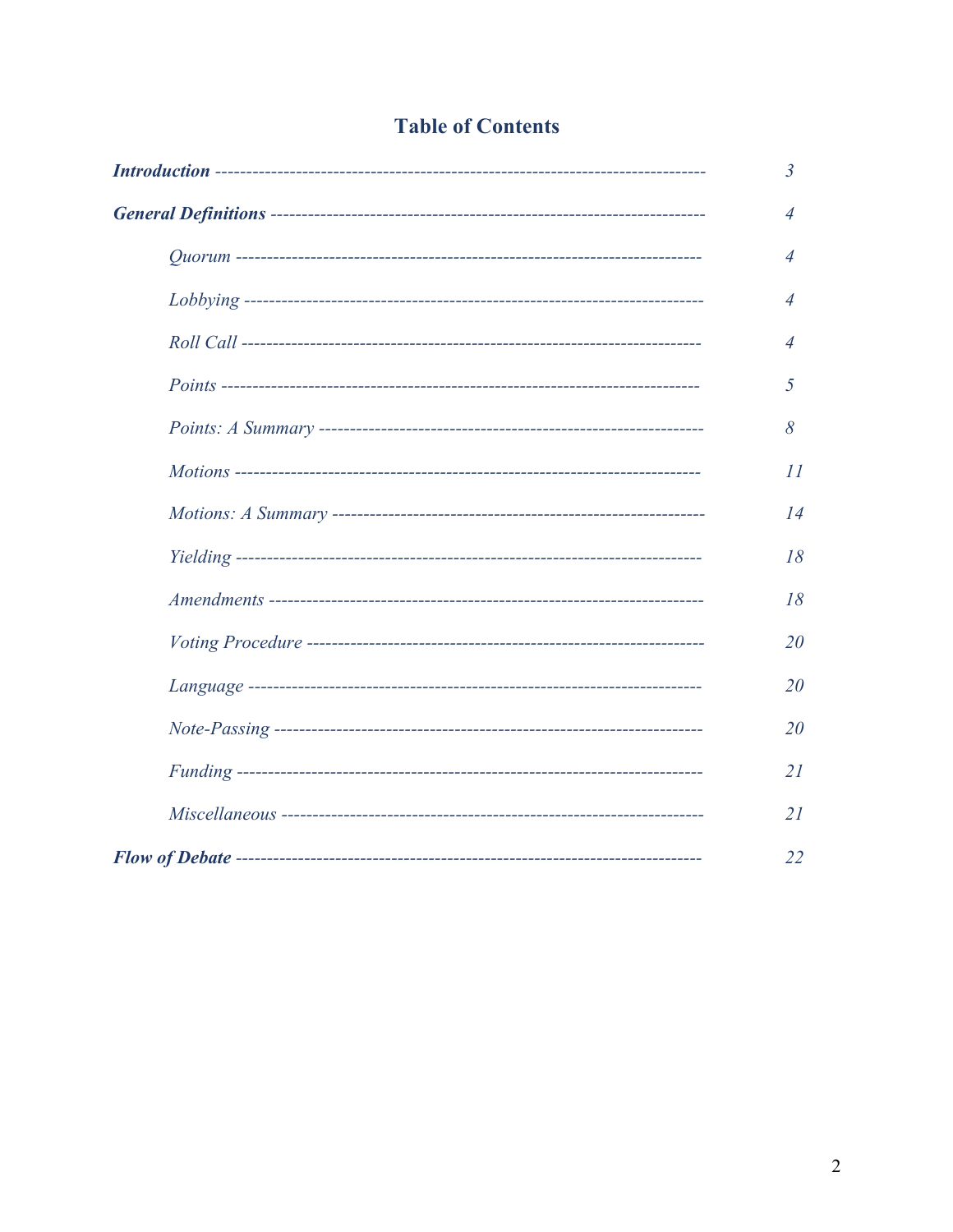## **Introduction**

This year, UNHRC will function under the procedural guidelines set forth by The Hague International Model United Nations (THIMUN). There are some fundamental structural variations between THIMUN procedure and BMUN procedure, and this guide will outline these differences. It will provide an overview of the terms delegates will encounter in THIMUN procedure and then describe how a typical committee running in THIMUN procedure would function.

In its essence, THIMUN is a procedure focused mainly on resolutions. Rather than opening a speaker's list and writing resolutions during a caucus, debate in THIMUN begins with a completed resolution. The goal of debate is to better the resolution through amendments, and ultimately, to pass it.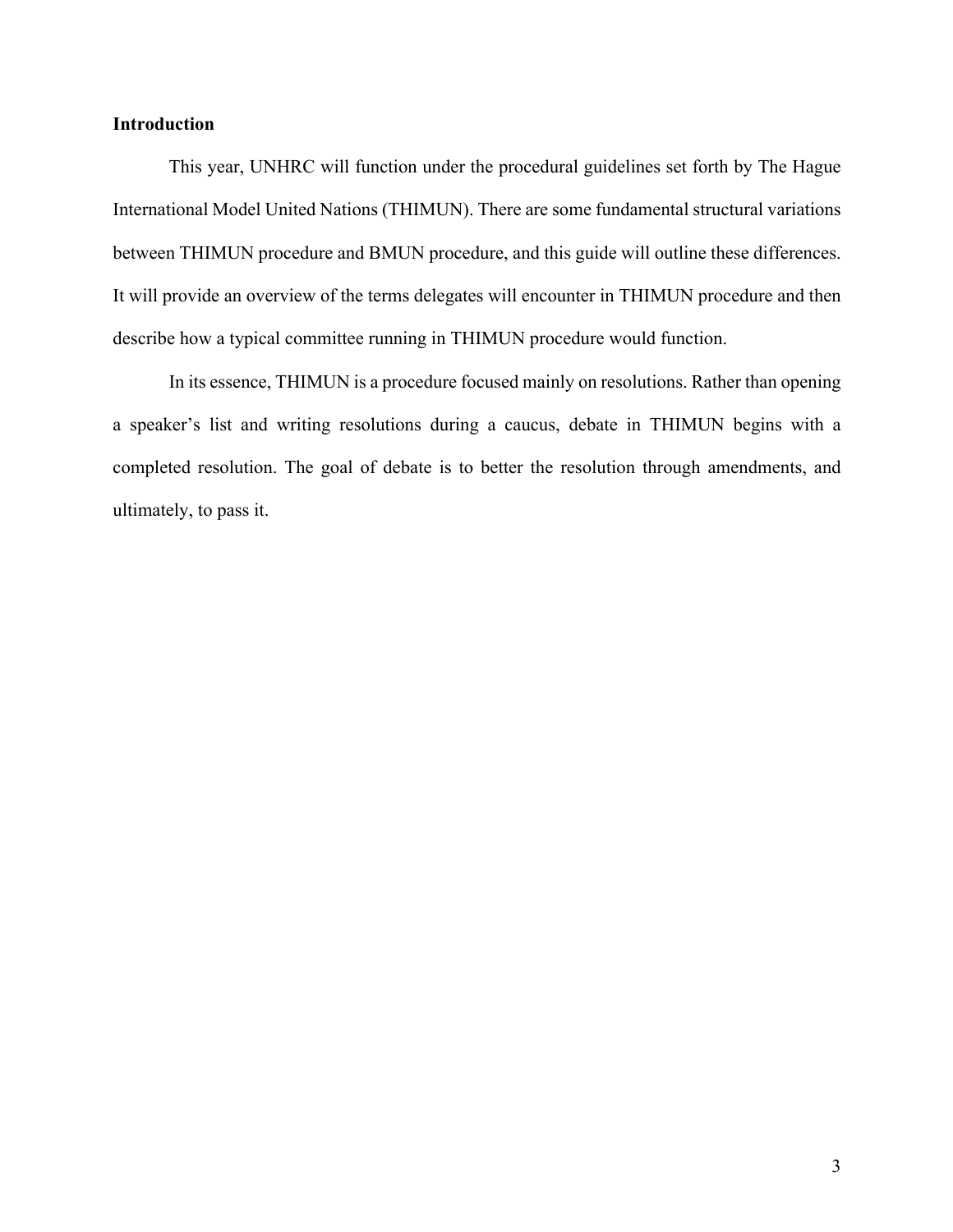#### **General Definitions**

#### *Quorum*

Resolutions need a Quorum to be debated and voted upon, and this is achieved when at least **one third** of the committee is present. Committee sessions can only be opened and debate is only permitted when quorum is achieved.

#### *Lobbying*

This is one of the biggest differences between standard BMUN procedure and THIMUN procedure. Lobbying is the time designated by the Chairs for delegates to come together and draft resolutions on the topics. It is similar to an unmoderated caucus, but lobbying occurs only once during the first committee session on Friday evening. During lobbying, delegates can form groups to write complete resolutions on the committee's topics, which are then submitted to the Chair at the end of Friday's session. Delegates are encouraged to come prepared with at least a few clauses on the topics to aid in the lobbying process.

#### *Roll Call*

Roll call occurs every time delegates collectively return to committee, i.e. after a break or lunch. Roll call is also taken before the morning's committee session. Delegates may respond "Present" or "Present and Voting" depending on their country's membership status within the United Nations (please see the "Voting Procedure" section of this guide for voting guidelines).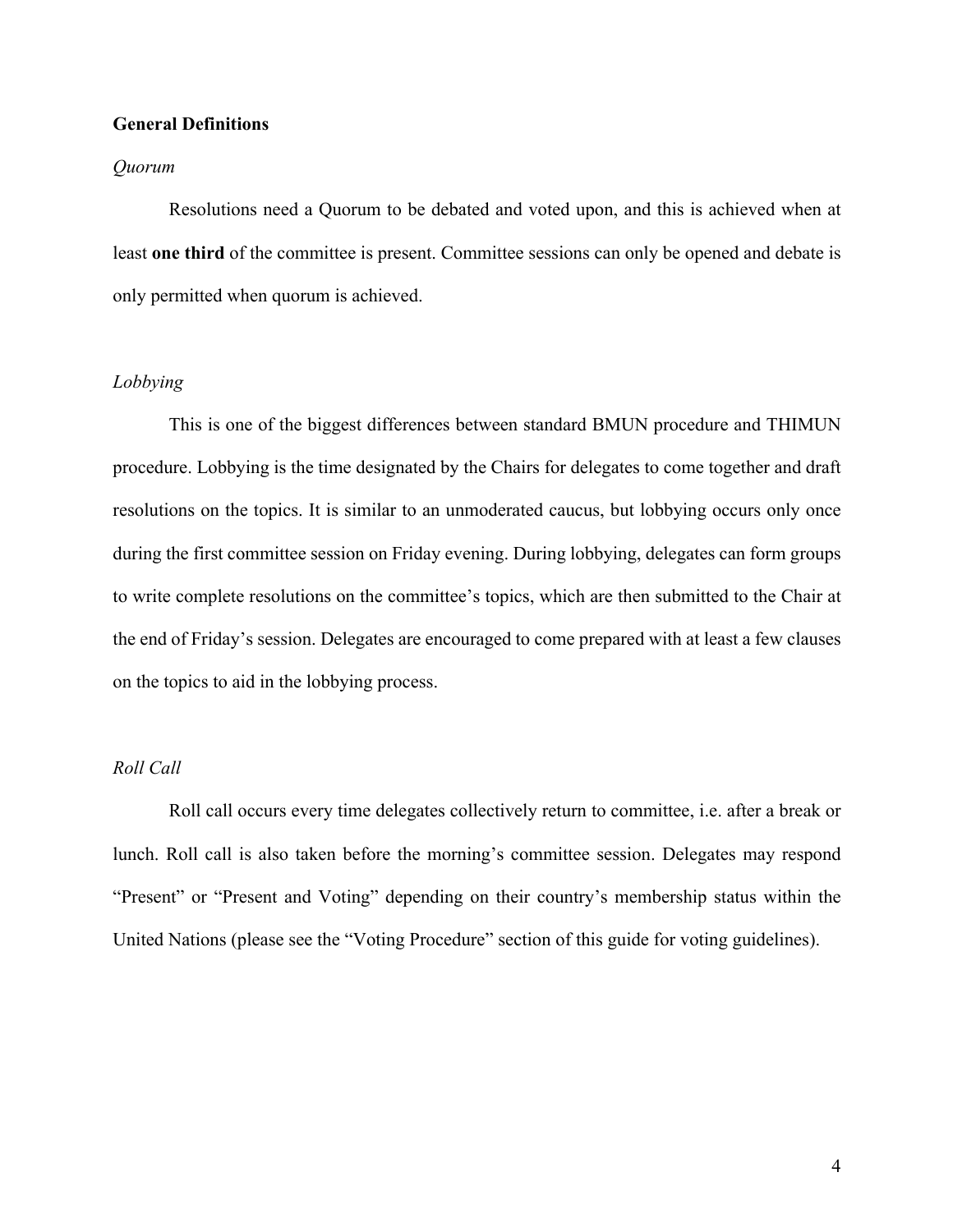## *Points*

Most "points" in THIMUN procedure are essentially questions. Delegates are able to raise points at any time during the debate by raising their placards in the air. A point can only be entertained at the Chair's discretion, and may *not* interrupt a speaker, save for a Point of Personal Privilege due to audibility. There are many points in THIMUN procedure, and the ones that will be used in BMUN 66 are outlined below:

## **Point of Information to the Speaker:**

- A question directed to a delegate who has the floor and who has indicated that they are open to answering Points of Information.
- Can only be raised once the Chair has asked for Points of Information.
- Must be phrased in question form, but a short introductory statement is permitted preceding the question.
- Only **one** question may be asked at a time.
- Follow-up questions are permitted at the discretion of the Chair.
- General example: *"The delegate's speech referred to the creation of a rehabilitation program in Thailand. Could the delegate please expand on how this will be achieved?"*

## **Point of Information to the Chair:**

- A question directed to the Chair.
- Can be raised at any time by raising the placard and calling "Point of Information" to the Chair."
- May **not** interrupt a speaker.
- Can refer to anything that is not covered in other points.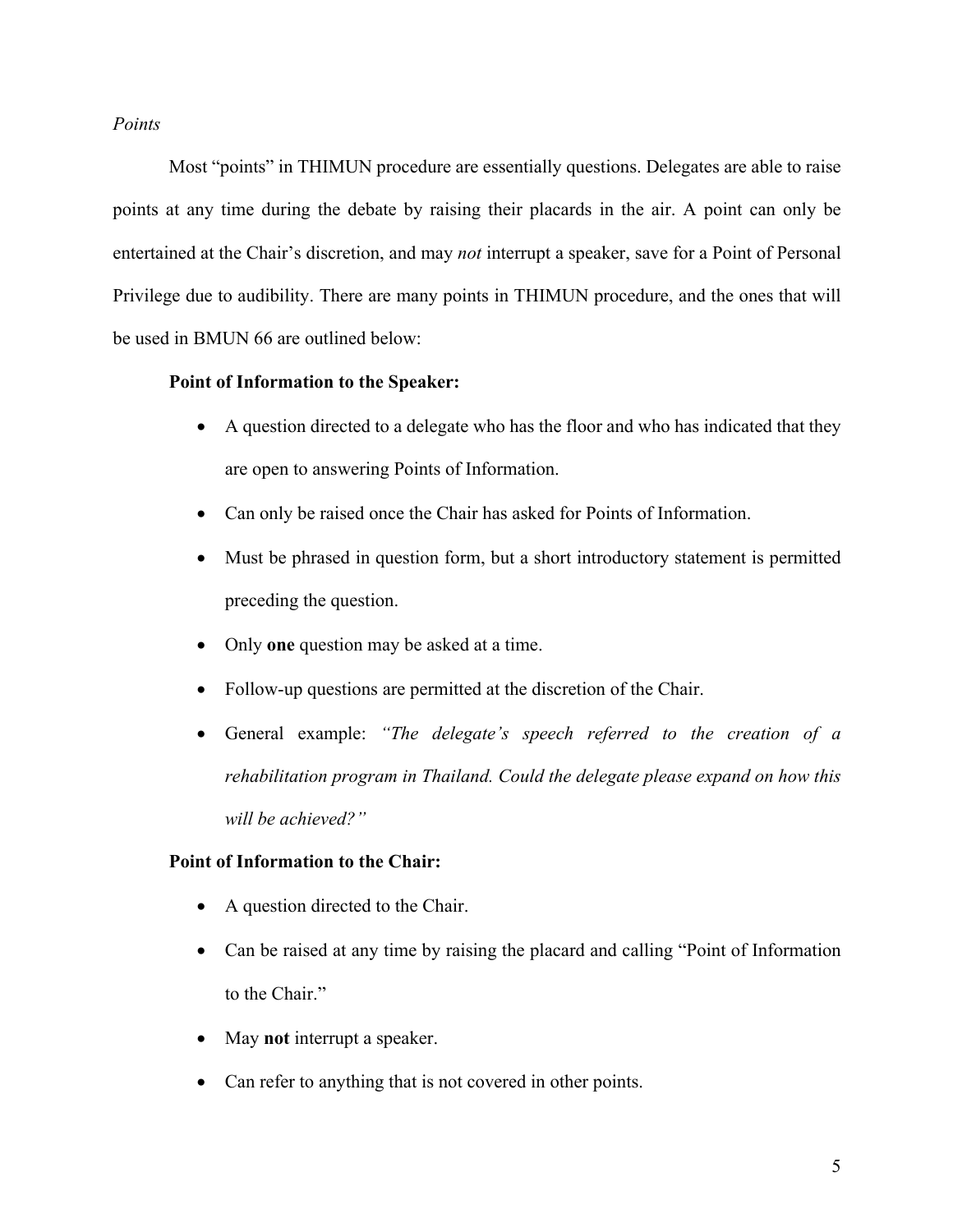• General example: *"Point of Information to the Chair. What time do we adjourn for lunch?"* 

## **Point of Order**

- A question raised if the delegate believes the Chair has made an error in procedural matters such as keeping time, order of debate, etc.
- Can be raised at any time by raising the placard and calling "Point of Order."
- May **not** interrupt a speaker.
- Should only reference that which has just happened.
- General example: *"Point of Order. The Chair just asked for more speakers on the resolution. The delegate believes speaking time for the resolution has elapsed. Shouldn't the committee be moving into voting procedures now?"*

## **Point of Parliamentary Enquiry**

- A question directed to the Chair regarding the Rules of Procedure.
- Can be raised at any time by raising the placard and calling "Point of Parliamentary" Enquiry."
- May **not** interrupt a speaker.
- General example: *"Point of Parliamentary Enquiry. What happens to the amendment if an amendment to the second degree passes?"*

## **Point of Personal Privilege**

- A question raised regarding the delegate's personal needs.
- **Can only interrupt a speaker if it relates to the audibility of a delegate speaking.**
- Audibility example: *"Point of Personal Privilege – Audibility."*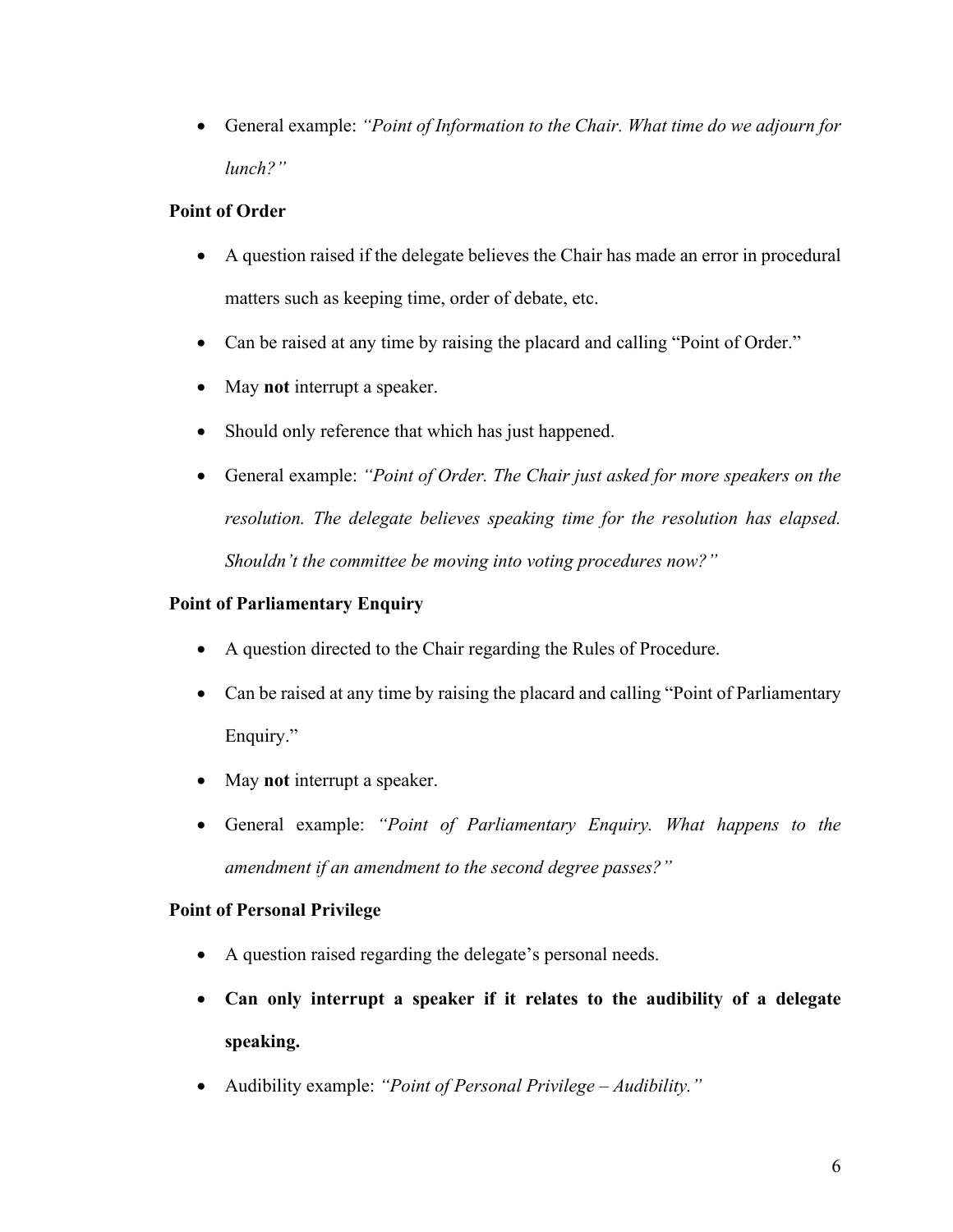• General example: *"Point of Personal Privilege. Could the AC please be turned off?"*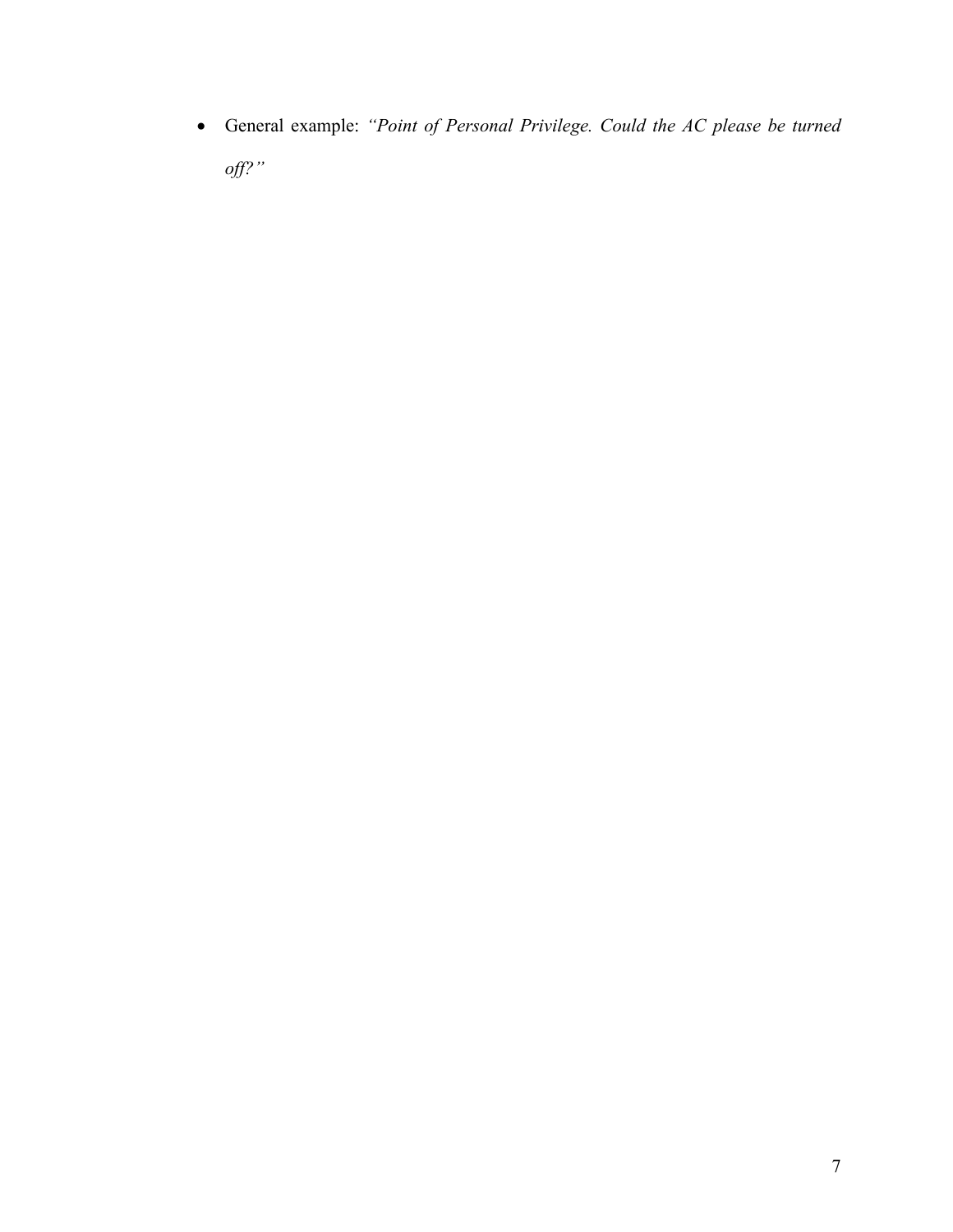## **POINTS: A SUMMARY**

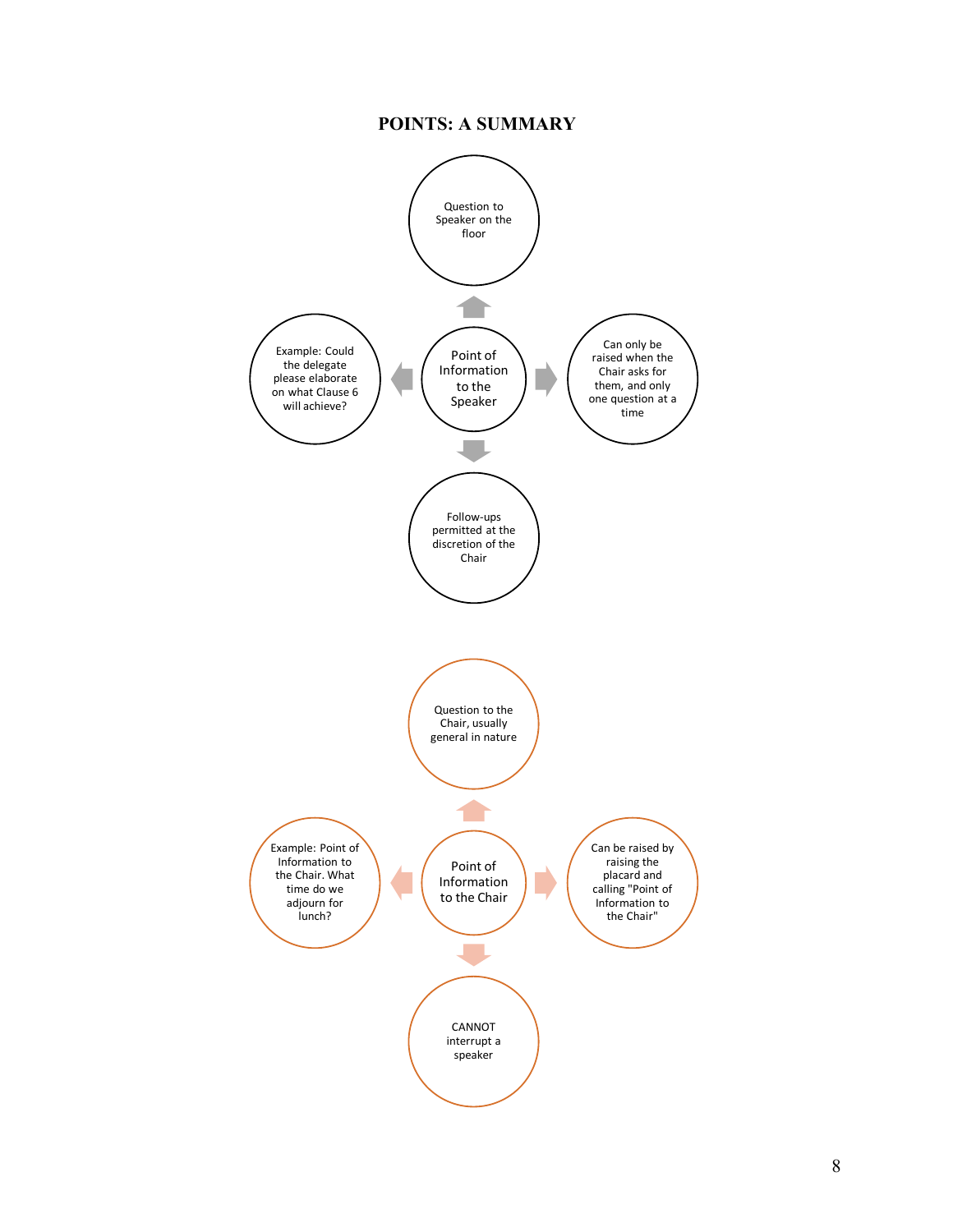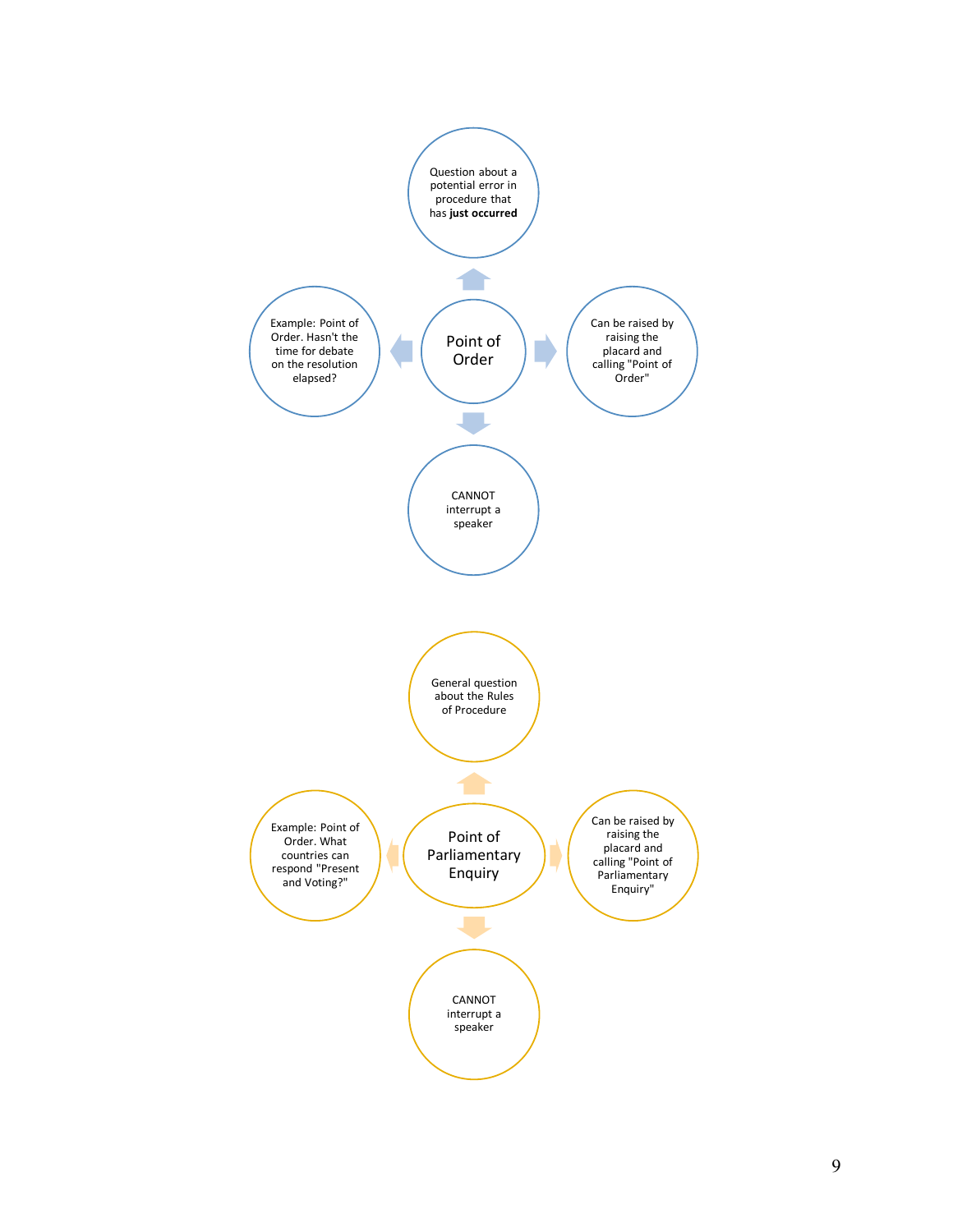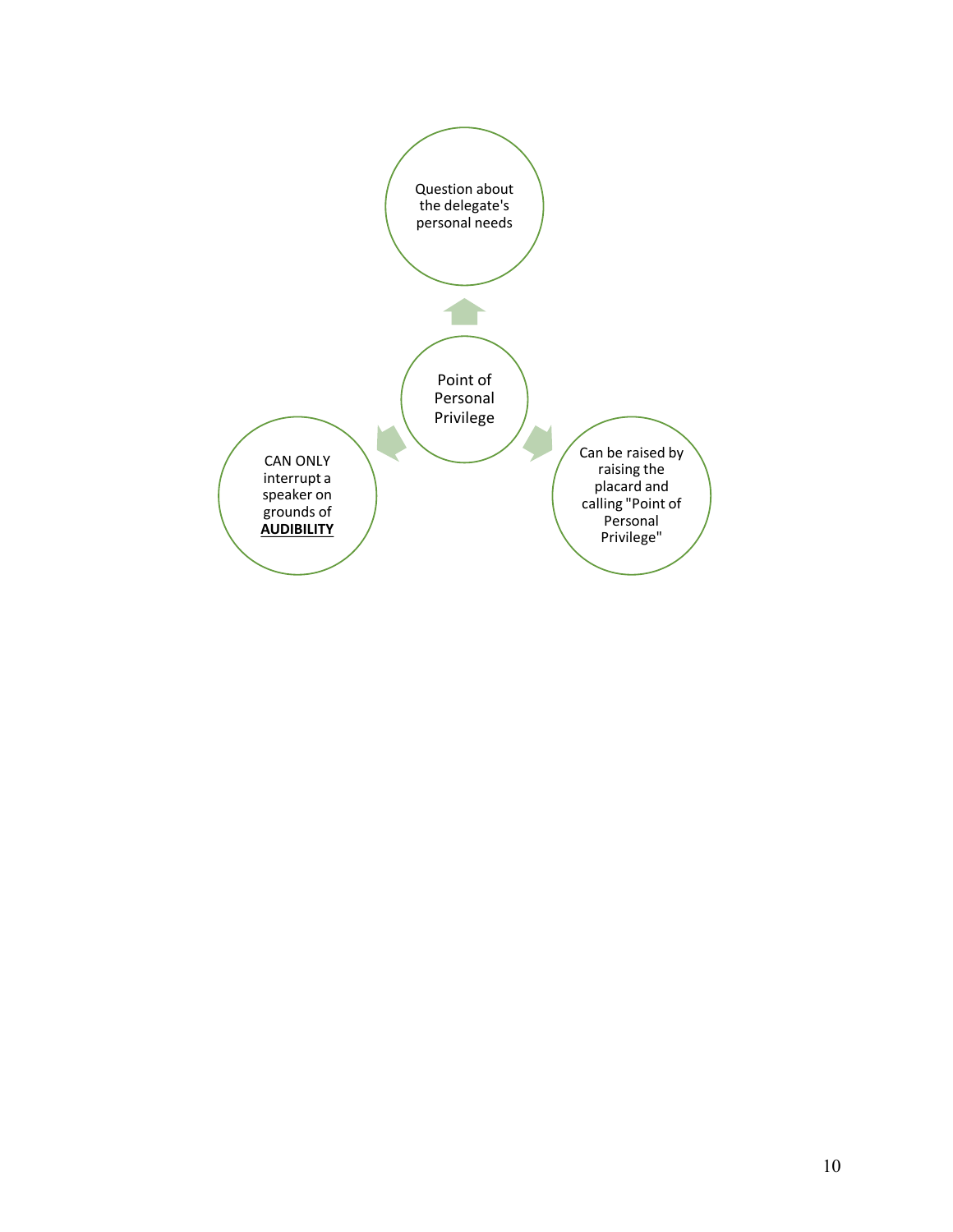## *Motions*

Motions are actions proposed by delegates that require support from the rest of the committee and the Chair's approval. Motions are usually called at any time when a delegate is not speaking by raising the placard and stating the motion. Most motions raised by a delegate require vocal support from at least one other delegate: a "second." If a delegate raises a vocal "objection," however, the motion is immediately out of order (in most cases).

#### **Motion to Move Directly into Voting Procedures**

- Calls for the closure of debate at the time and for an immediate transition into voting procedures.
- Requires a "second" from the house.
- Ultimately up to the Chair's discretion.

## **Motion to Extend Debate Time**

- Calls for more time for speakers, amendments etc.
- Requires a "second" from the house.
- Ultimately up to the Chair's discretion.

## **Motion for a \_\_\_\_ minute Unmoderated Caucus**

- Calls for a cessation of debate for a certain amount of time specified by the delegate for the purposes of discussing the resolution/amendment freely with other delegates in the committee.
- Requires a "second" from the house.
- Ultimately up to the Chair's discretion.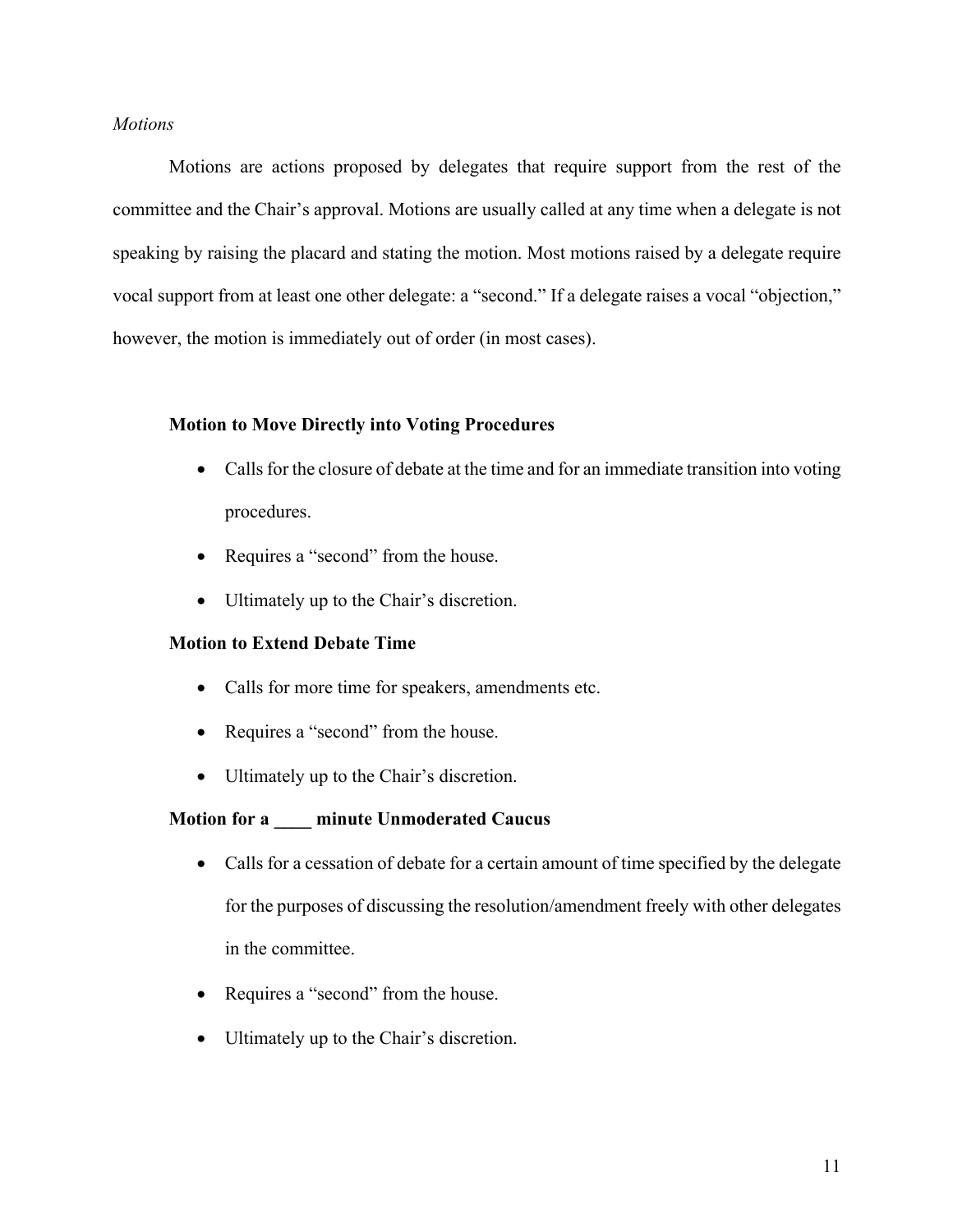## **Motion to Table a Resolution**

- Calls for the temporary disposal of a resolution.
- The resolution can be debated on again only after all other resolutions on the agenda have been debated.
- The delegate who makes this motion must provide a short 30-second speech on their reasoning behind it.
- Chair will recognize two speakers in favour and two against the motion, unless there is a unanimous decision either way.
- The committee must vote on the motion and it passes by achieving simple majority.

## **Motion to Reconsider a Resolution**

- Calls for a re-debate and re-vote of a resolution that has already been debated and voted upon.
- Only valid if all other resolutions have been debated and voted upon.
- Needs two-thirds majority.
- Ultimately up to the Chair's discretion.

## **Motion to Withdraw a Resolution**

• This motion can be raised at any time during debate before voting by **the main submitter and other sponsors** of a resolution to withdraw it from the agenda completely, as long as there is unanimous agreement by the main submitter and other sponsors.

## **Motion to Divide the House**

• This motion can be raised following a vote where there were a large number of abstentions (larger than the number for or against).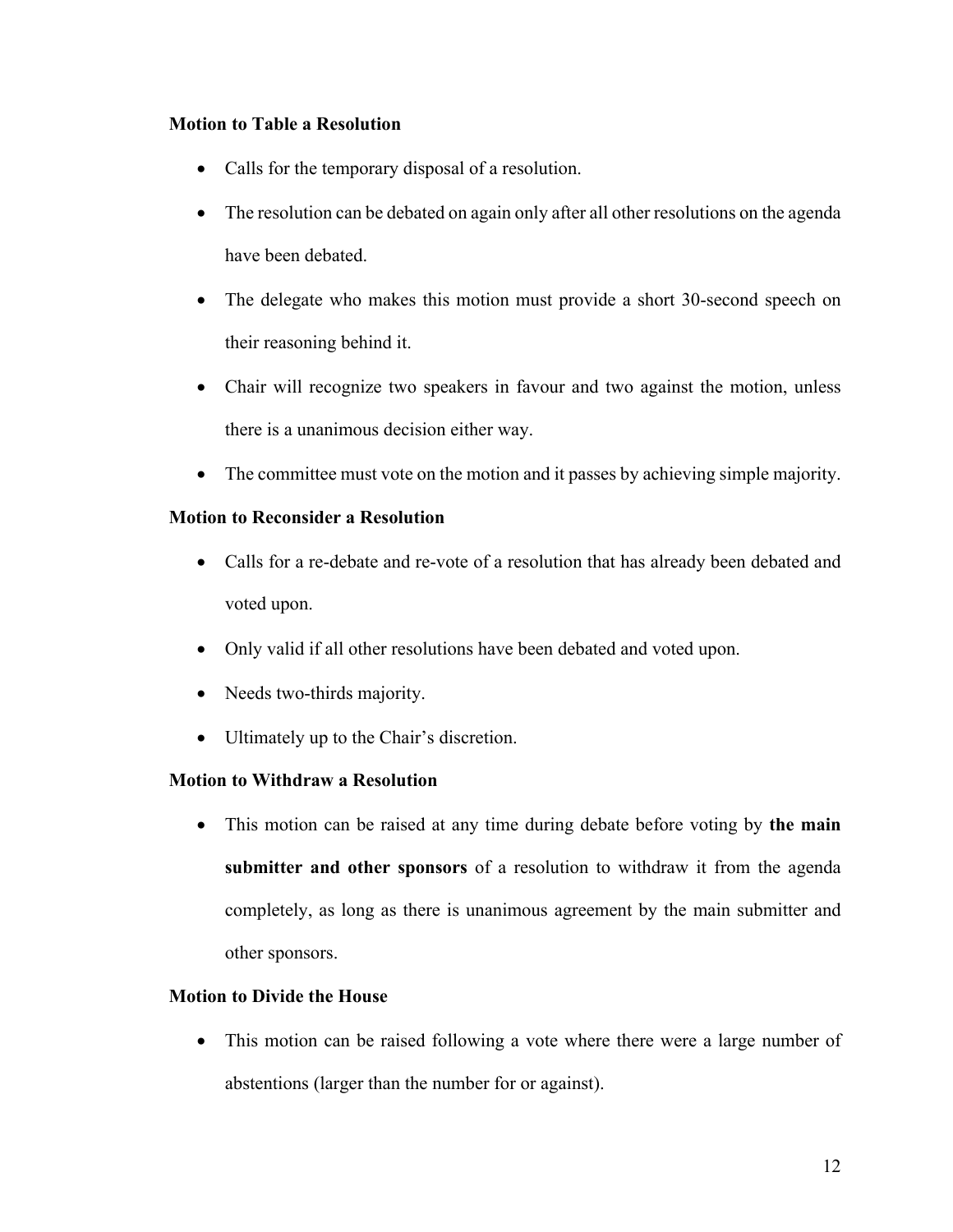- This is essentially calling for a roll-call vote where **abstentions are no longer permitted.**
- **Objections are not permitted**, but it is ultimately up to the Chair's discretion.
- *Usually discouraged because of how time-consuming it is.*

## **Motion to Appeal the Decision of the Chair**

- This motion overrules the decision of the Chair, and only pertains to the most recent decision a Chair has made.
- Requires a 30-second statement from the delegate proposing it on their reasoning behind it.
- Requires a two-thirds majority to pass.
- **Chair is powerless in this motion.**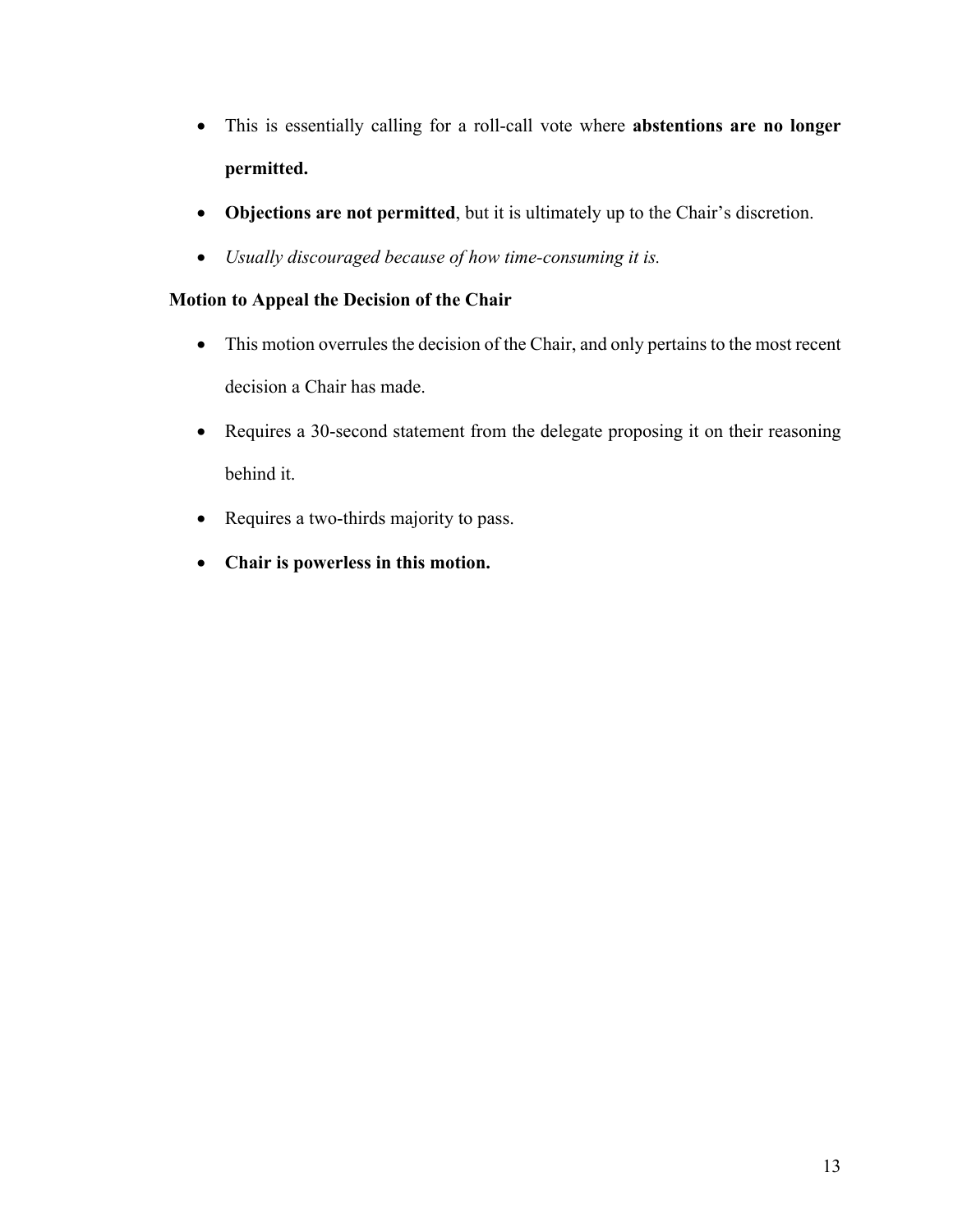#### **MOTIONS: A SUMMARY**

*Note: This section contains the most common motions derived from the more exhaustive list above.*

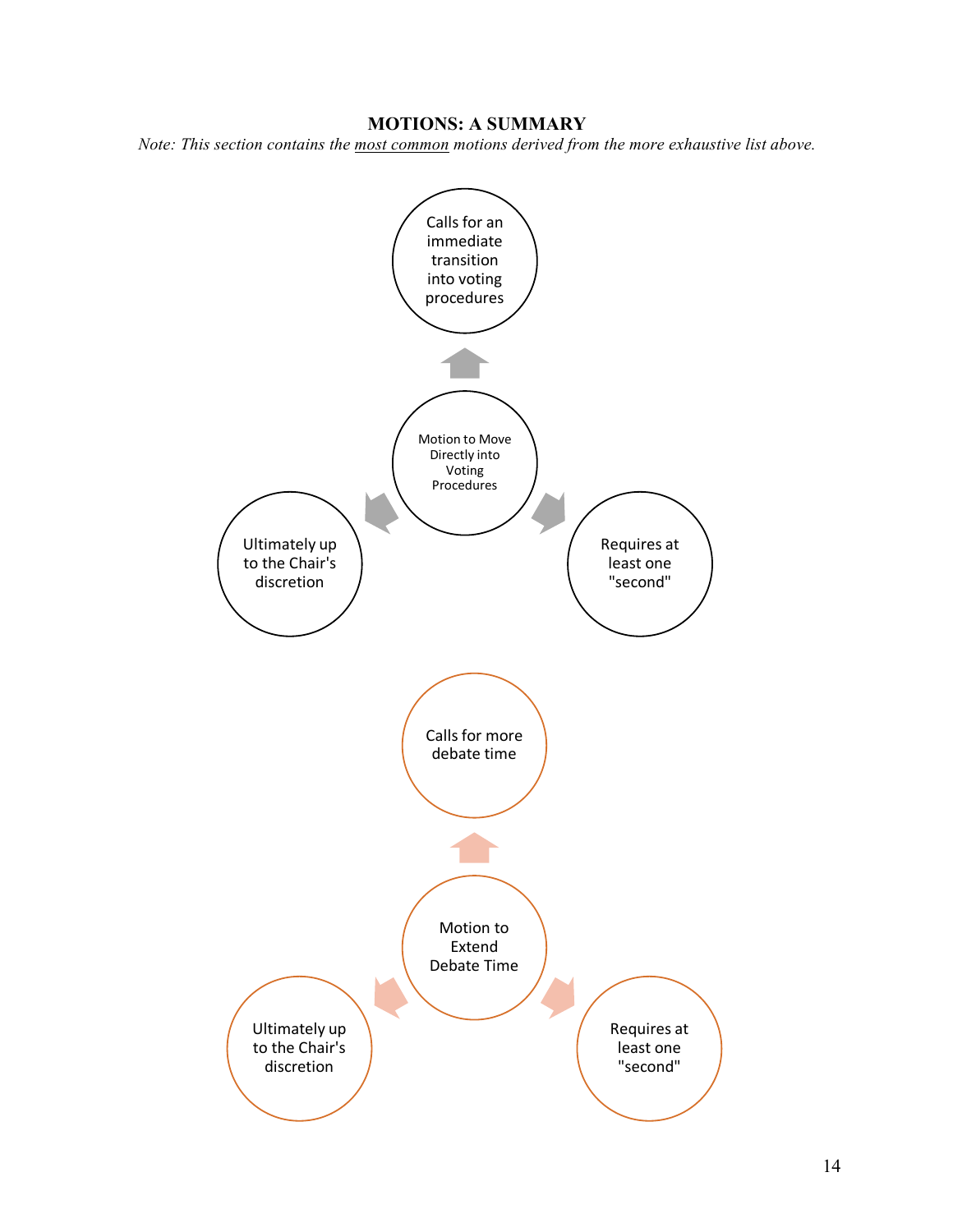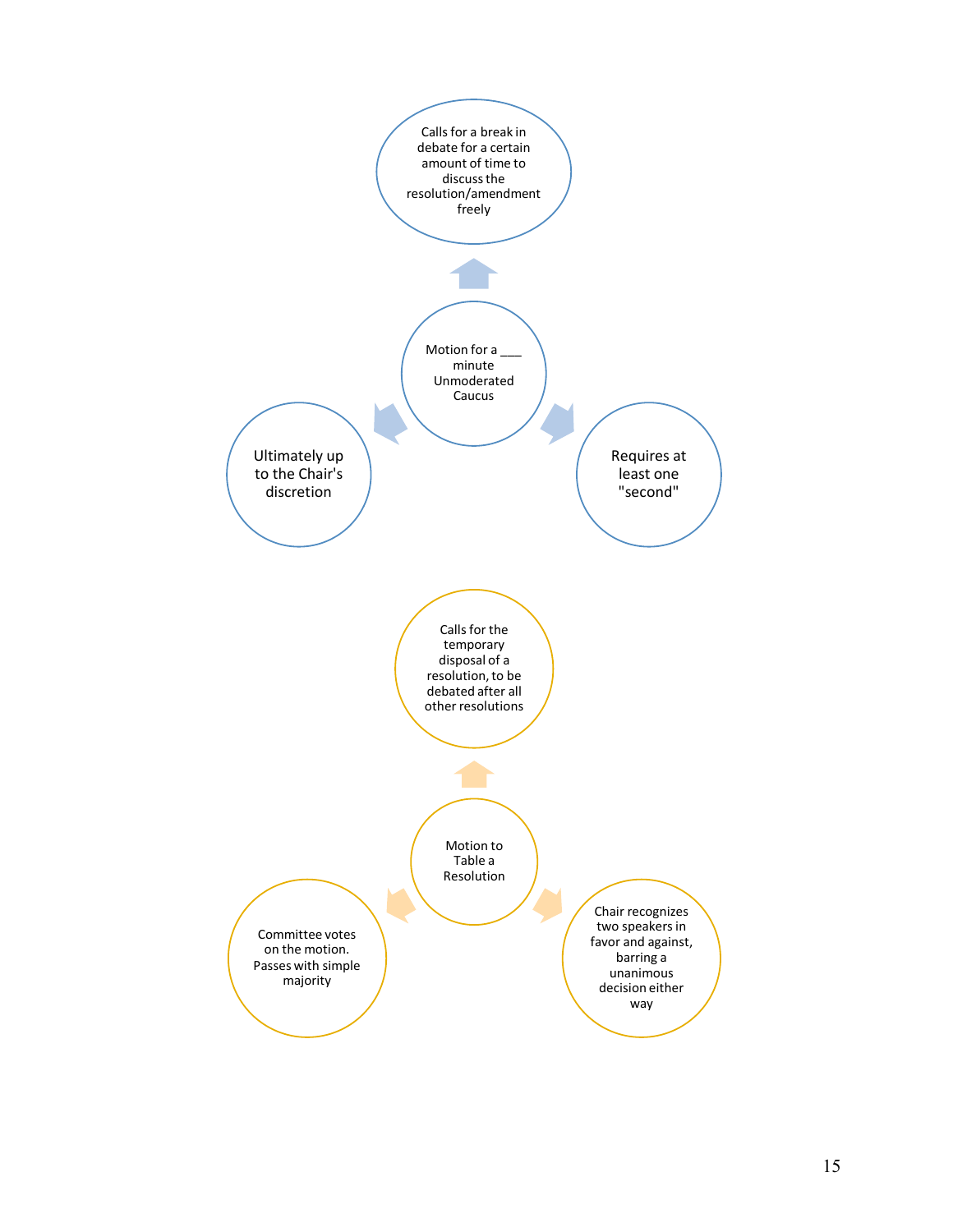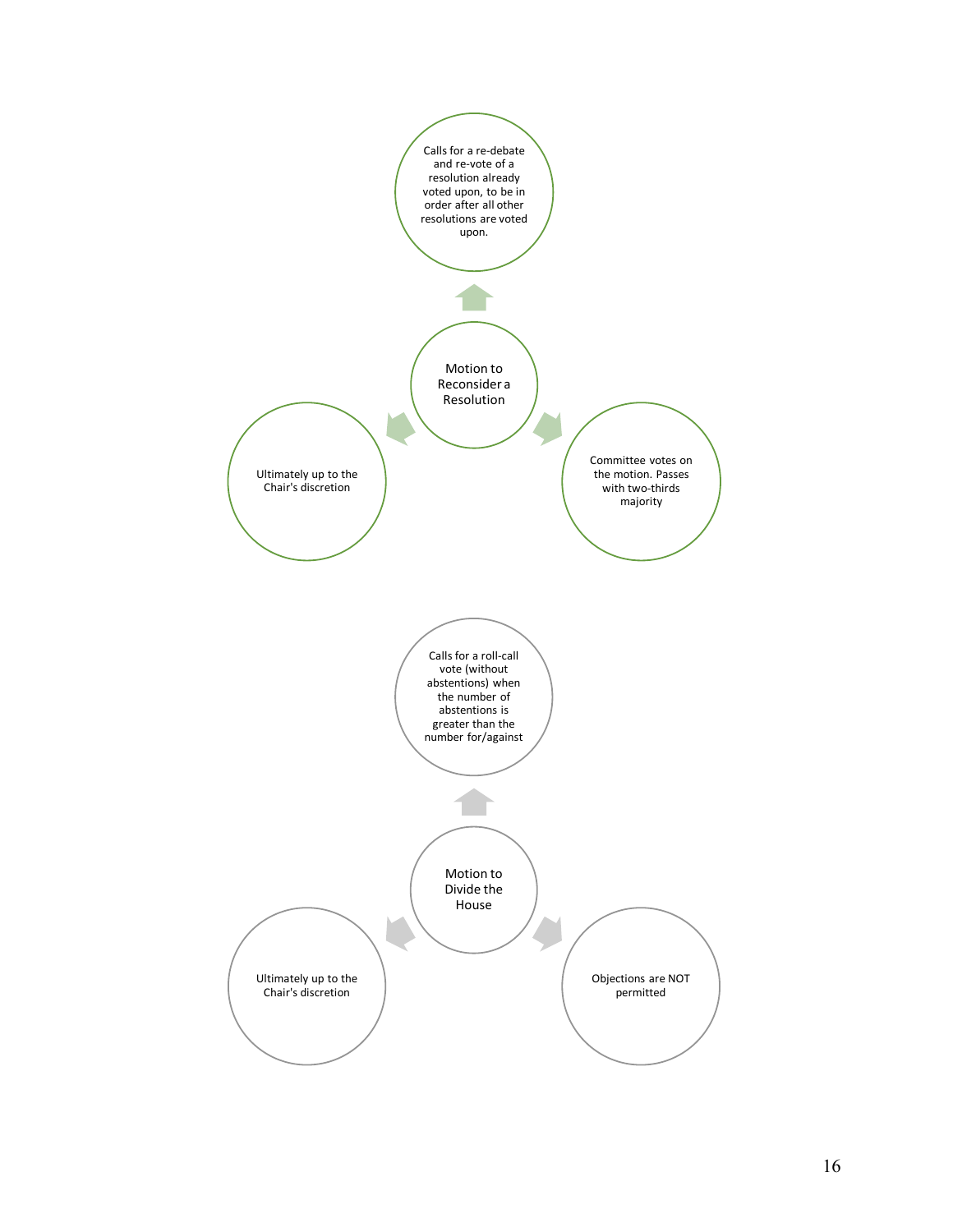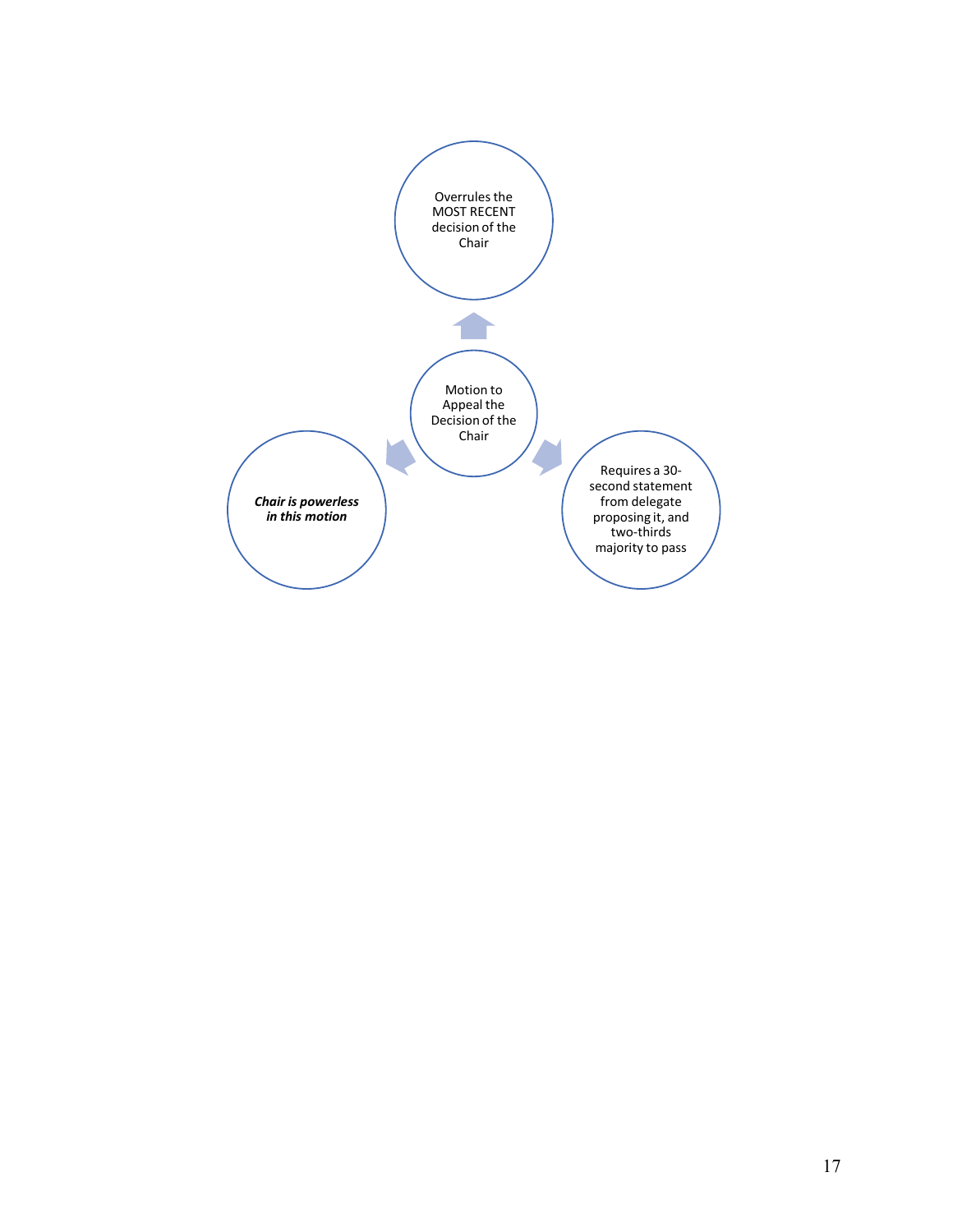## *Yielding*

Following the completion of a delegate's speech and exhaustion of all Points of Information to the speaker, the Chair will ask the delegate how they wish to yield the floor. The delegate is presented with two ways to yield the floor:

- **Yield to Another Delegate:** The delegate can choose to yield to another delegate from a different delegation. This is only in order once consecutively, and is also ultimately up to the Chair's discretion. The delegate yielding must obtain the permission of the delegate being yielded to prior to this.
	- o General Example:
		- Chair: "How does the delegate wish to yield?"
		- Delegate: "The delegate of the USA would like to yield the floor to the delegate of Argentina.
- **Yield to the Chair:** The delegate can choose to yield the floor back to the Chair following Points of Information, and therefore the floor is open to all delegates once again.
	- o General Example:
		- Chair: "How does the delegate wish to yield?"
		- Delegate: "The delegate yields the floor back to the Chair."

## *Amendments*

Amendments are changes to the resolution proposed by delegates. Once an amendment has been submitted, it is then debated upon for a period of time set by the Chair, is voted upon, and if it passes, is included in the original resolution. If it fails, no changes are made to the resolution. Amendments are submitted in written form to the Chair, and can either change, strike or add a part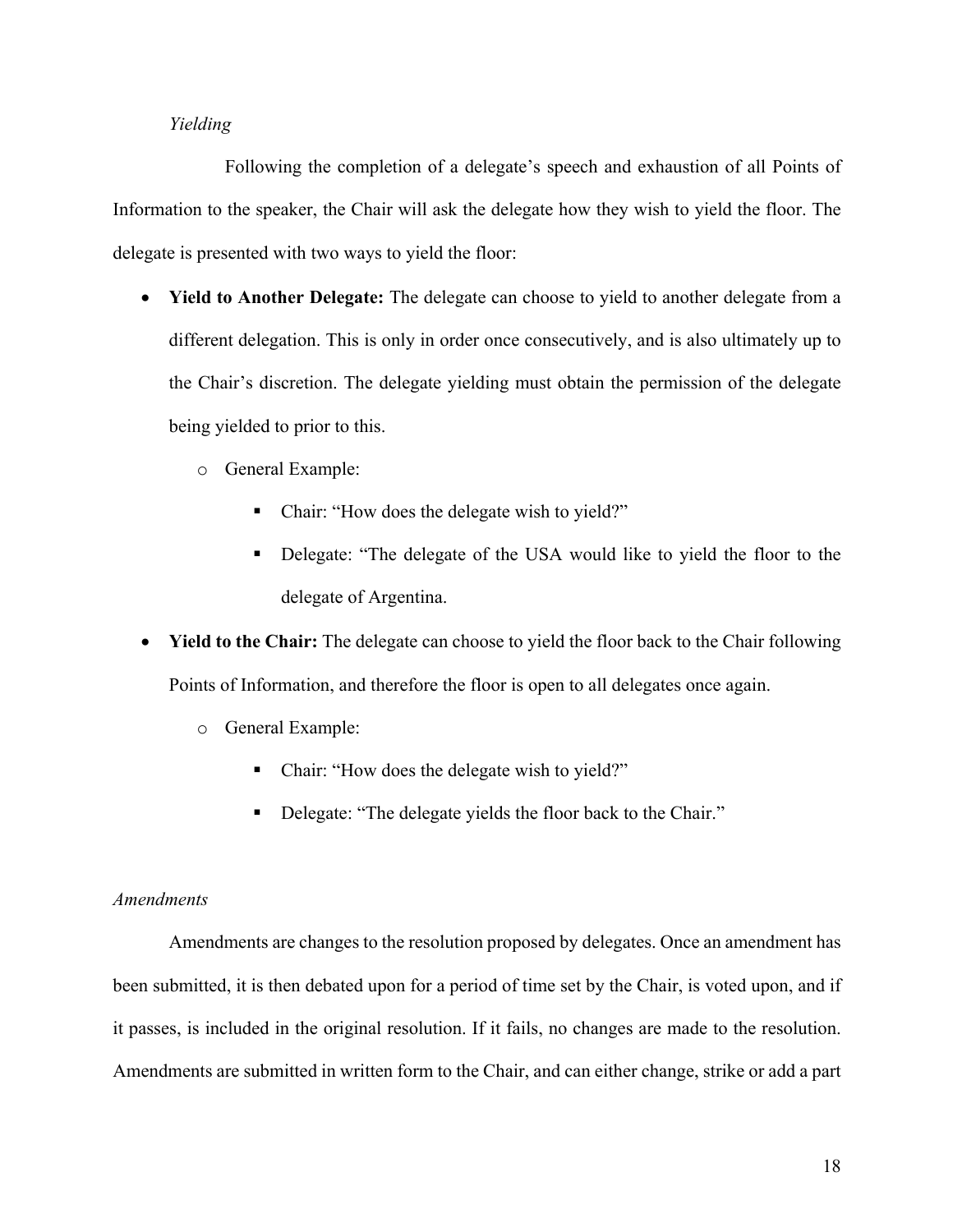of the resolution ("Modify," "Strike," or "Add.") Amendments can manifest themselves in two ways:

## • **Amendment to the First Degree**

- o A change proposed to the original resolution.
- o A delegate submits the amendment to the Chair, and when the Chair calls for speakers on the resolution, the delegate can raise their placard to be recognized. Once recognized, they must then state "The delegate has submitted an amendment."
- o Amendments are debated in the order they are submitted in, but Chairs will prioritize more constructive amendments – amendments that aim to modify/add to a resolution rather than striking something.
- o Once the delegate's amendment is recognized, this is the sequence of events:
	- The Chair will set a debate time on the amendment, e.g. 20 minutes.
	- § **Debate will only be open to that amendment** speeches/Points on the general resolution are not permitted
	- The submitter of the amendment will make a speech on the amendment, and will then answer Points of Information.
	- The Chair will then open the floor up to any other delegates wishing to speak for/against the amendment.
	- Once debate time has elapsed, the house will vote on the amendment delegates may vote for, against or abstain.

## • **Amendment to the Second Degree**

o A change proposed to an amendment being debated at the time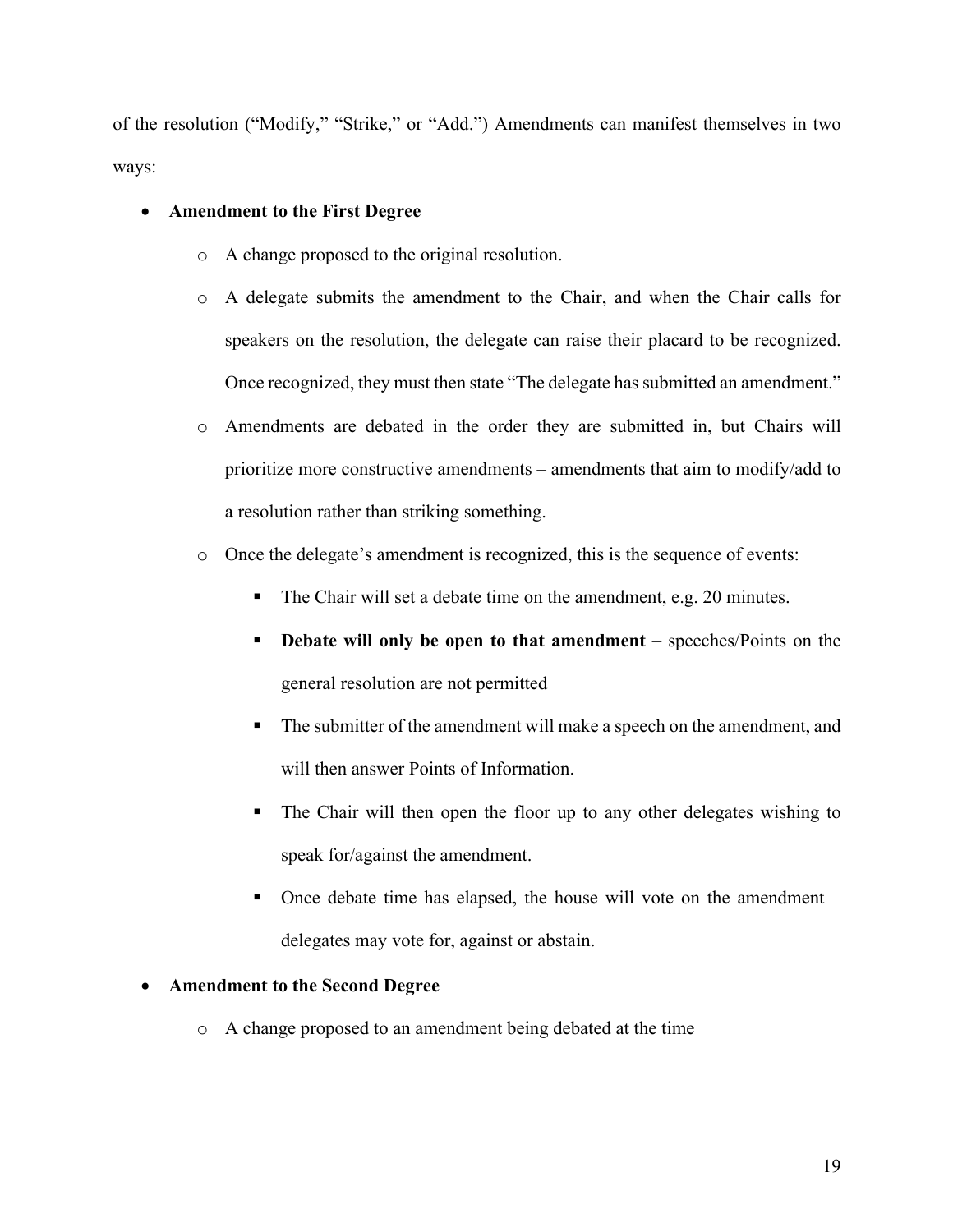- o The house then moves into debate on the Amendment to the Second Degree the same process as above then takes place
- o If an Amendment to the Second Degree passes, changes will be made to the original amendment, and **the original amendment automatically passes.**
- o If an Amendment to the Second Degree fails, no changes will be made to the original amendment, and the house moves back into debate/voting on the original amendment.

#### *Voting Procedure*

Only member states of the United Nations are permitted to vote on resolutions and amendments. Non-member delegations and organizations are not permitted to vote. In any vote, delegates may vote for, against, or abstain from voting, **except for when a Motion to Divide the House is in effect, in which abstentions are not permitted.** Note-passing is not permitted during voting.

#### *Language*

Delegates are encouraged to speak in a professional, diplomatic manner, and are only to refer to themselves and other delegates in **third person or by their delegation**. For example, to refer to themselves, the delegate may say "this delegate" or "the delegate of the UK."

#### *Note-Passing*

As direct conversation between delegates is discouraged, delegates are permitted to pass written notes to other delegates in the committee. As there is no administrative staff to screen the notes, we ask that delegates be respectful in their communications and only pass notes on matters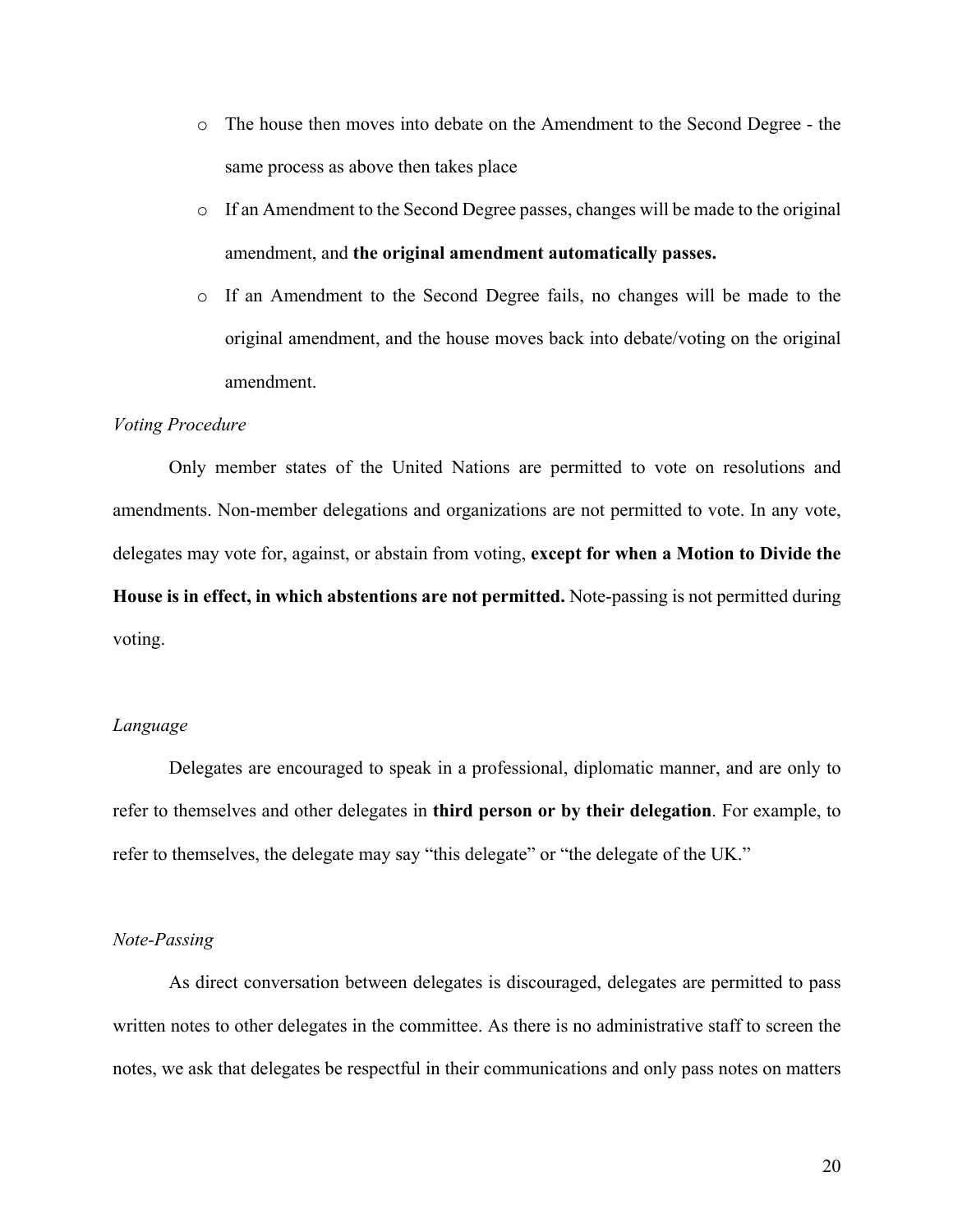relevant to debate. We also ask that delegates submit to the Chairs any notes found to be offensive in any way.

## *Funding*

In the interest of debate, UNHRC will assume that funding for anything proposed in a resolution is unlimited. Delegates are permitted to discuss the source of funding, but are asked to refrain from discussing specific amounts. Please keep in mind that questions of funding should not take precedence in debate, as they detract from actually discussing the specifics of the resolution being debated.

## *Miscellaneous*

Please only raise your placard once the Chair has **finished speaking**, and only when the Chair calls for speakers or if a Point/Motion needs to be made.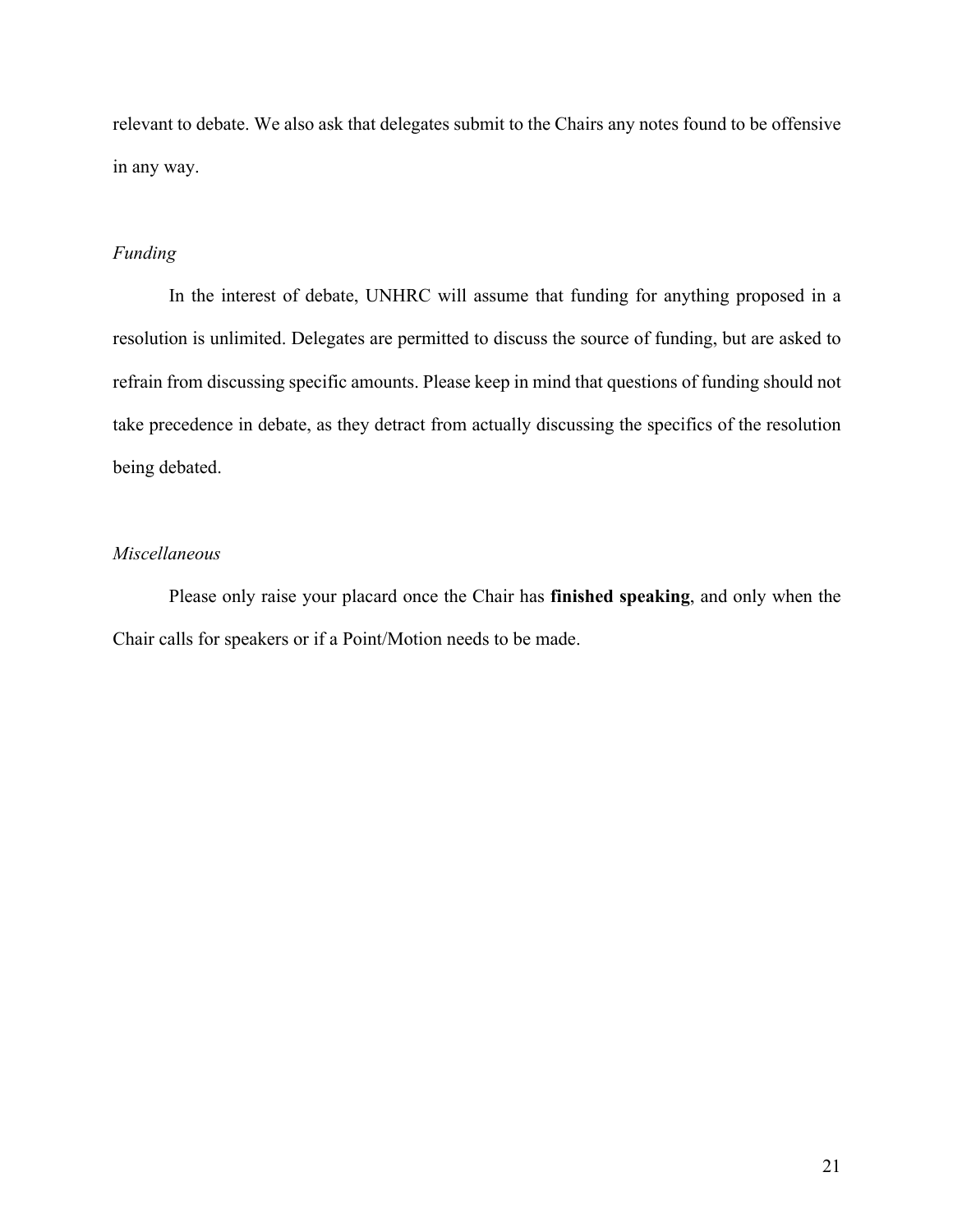## **Flow of Debate**

*An Overview of Conference*

- Day 1 (First Committee Session)
	- o The entire first committee session is devoted to the lobbying process and the creation of resolutions. Delegates are to submit their completed resolutions to the Chair at the end of the first day for approval. The dais asks for at least four resolutions (two per topic).
		- § Formatting of a resolution will be in accordance with BMUN LXVI guidelines.
	- o Each resolution must also have **one** "main submitter" this delegation will act as the "head" sponsor of sorts. Essentially, the resolution is theirs, and they will be asked to present it to the committee at the start of debate.
- Days 2 and 3
	- o All committee sessions on the second and third days of conference will be devoted to debating and voting on the resolutions written on Day 1. This section will outline the typical flow of debate of a resolution, including a situation where an amendment is submitted.
		- Chair calls for decorum, and states the resolution and main submitter.
		- § Main submitter is called to the podium to read out the operative clauses.
		- Chair sets the debate time for the resolution.
		- § Main submitter is invited to give an opening speech on the resolution.
		- Chair asks if main submitter is open to Points of Information, and then entertains Points of Information from the house.